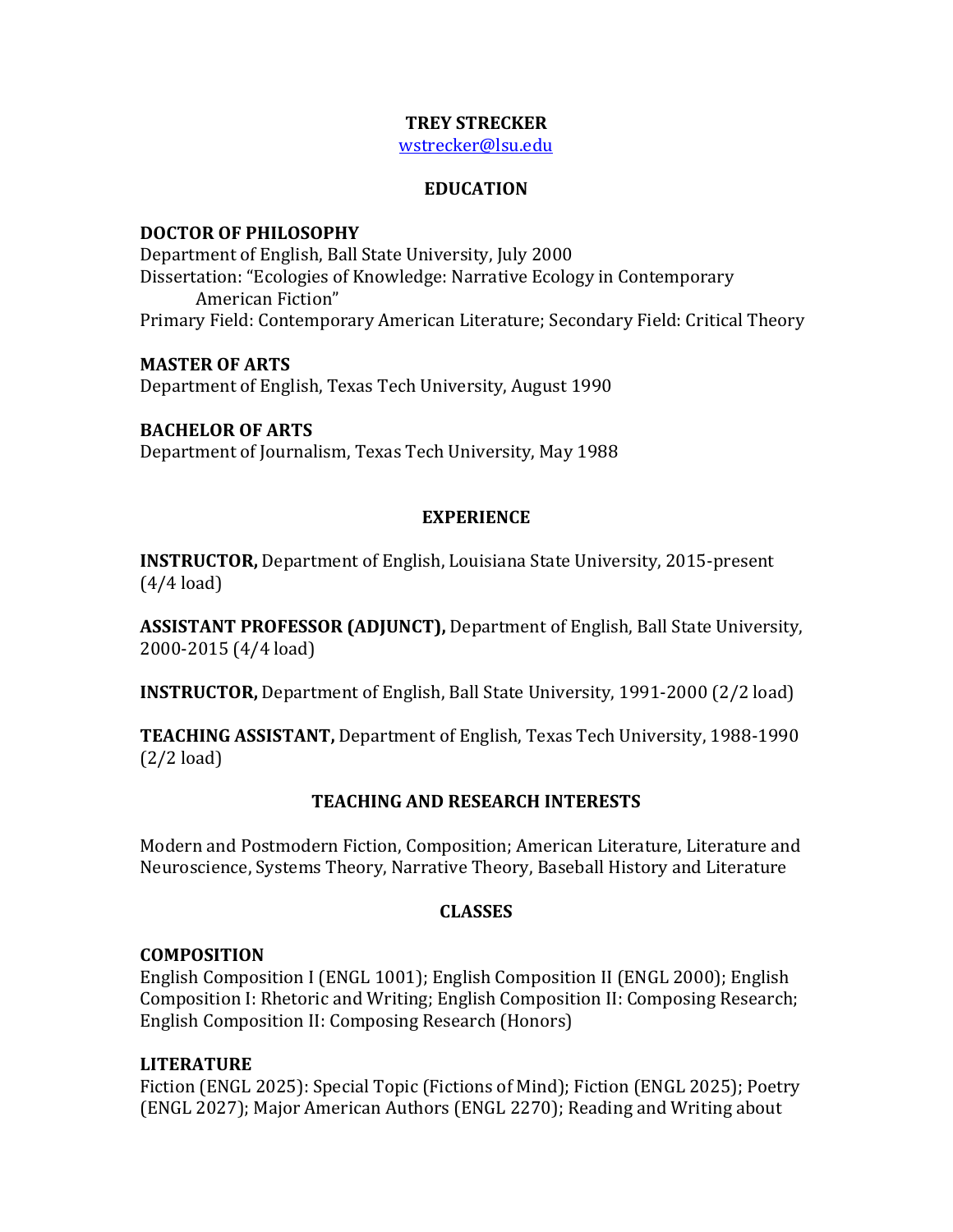Literature; Introduction to English Studies; Introduction to World Literature; Introduction to World Literature (online via Blackboard); American Literature to 1865; American Literature II (1865 to the present); Contemporary American Literature; Honors Colloquium: The Neuro-Novel

## **SPORT STUDIES**

Approaches to the Study of Sport; History of American Sports Writing; Sports in Contemporary Fiction and Film; Honors Colloquium: America's Game in American Literature; Baseball and Ethnicity; Major League Baseball: From Expansion to the Steroid Era and Beyond; Sport Studies Capstone Project

## **PUBLICATIONS**

## **EDITED BOOKS**

*Understanding Baseball: A Textbook.* Jefferson, NC: McFarland, 2015.

- The Great Match *and* Our Base Ball Club: *Two Novels from the Early Days of Base Ball,* by Anonymous and Noah Brooks. Co-edited with Geri Strecker. Jefferson, NC: McFarland, 2010.
- *Dead Balls and Double Curves: An Anthology of Early Baseball Fiction* [1838-1923]. Carbondale: Southern Illinois UP, 2004.

*The Collected Baseball Stories,* by Charles Van Loan. Jefferson, NC: McFarland, 2004.

# **EDITED SCHOLARLY JOURNALS**

- *NINE: A Journal of Baseball History and Culture,* 2007-present. Peer reviewed. Two issues per year. Published by the University of Nebraska Press and Project Muse.
- *English Studies Forum,* 2002-2007. Peer reviewed. Four issues per year. Published electronically by Ball State University.

# **ARTICLES**

- "Fiction." In *Understanding Baseball: A Textbook.* Ed. Trey Strecker. Jefferson, NC: McFarland, 2015. 186-205.
- "The Idea of Switzerland: Walter Abish's Invented Countries." *Golden Handcuffs Review* 1.19 (Fall-Winter 2014): 210-15.
- "'Ideas of the Great Philosophers': On Joe Ashby Porter's 'Burnt Alum.'" *Golden Handcuffs Review* 1.18 (Spring-Summer 2014): 222-23.
- "Bill Freehan." *Detroit Tigers, 1984: What a Start! What a Finish!* Ed. Mark Pattison and David Raglan. Phoenix: SABR, 2012. 209-12.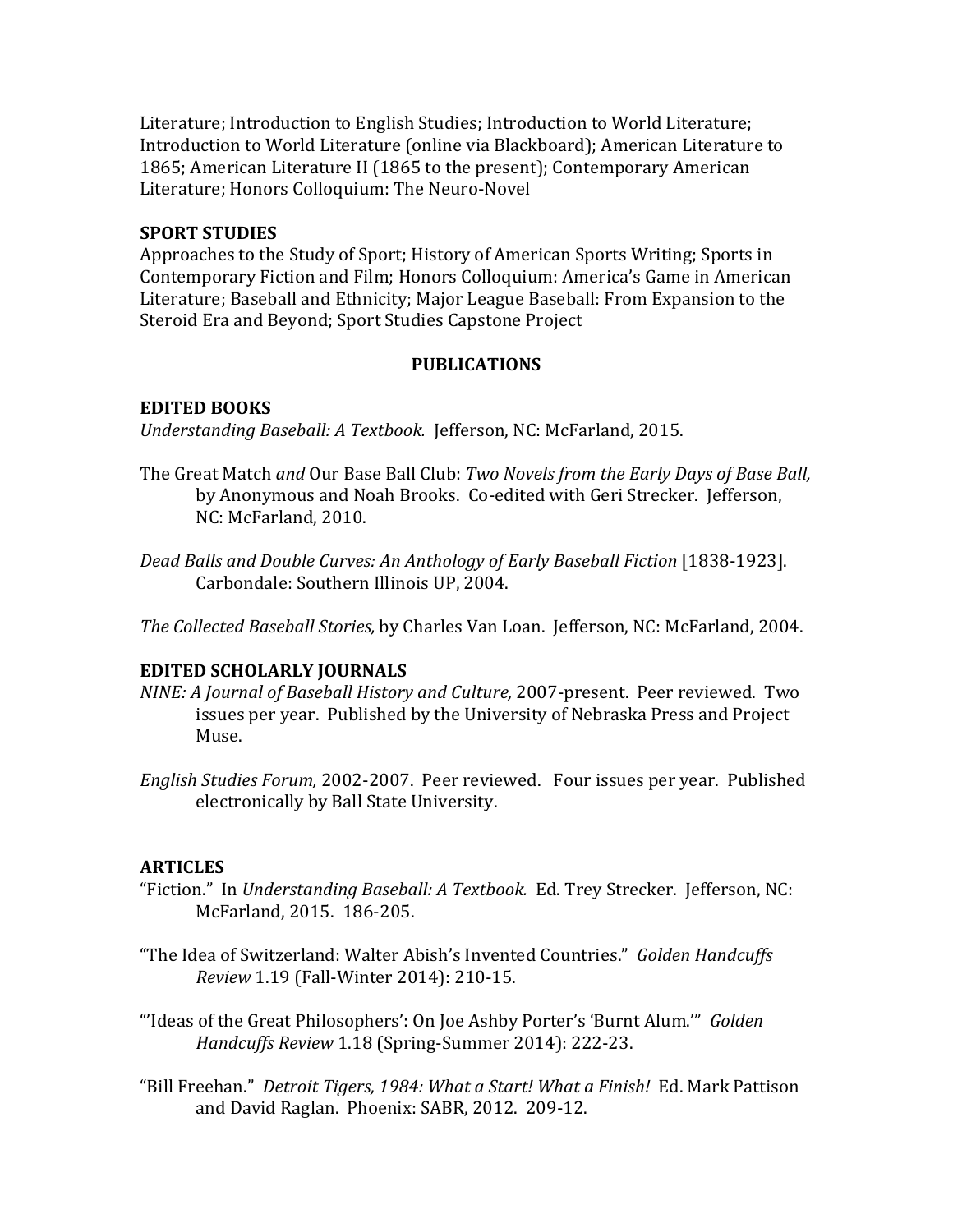- "Powers World: Refuge and Reentry in *Plowing the Dark.*" *Intersections: Essays on Richard Powers.* Ed. Stephen Burn and Peter Dempsey. Normal, IL: Dalkey Archive, 2008. 187-97.
- "Thirteen Ways of Looking at Willie Mays: The Production of Presence in Paul Metcalf's *Willie's Throw.*" *Baseball/Literature/Culture, 2006-2007.* Ed. Ronald Kates and Warren Tormey. Jefferson, NC: McFarland, 2008. 93-97.
- "Narrative Ecology and Encyclopedic Narrative." *Avant-Post: The Avant-Garde Under Post Conditions.* Ed. Louis Armand. Prague: Litteraria Pragensia, 2006. 281- 98.
- "'Let Artifice Create an Elegant Surface': On Rick Moody's 'Demonology.'" *Golden Handcuffs Review* 1.7 (2006).
- "The Mind Fields of Joseph McElroy." *Golden Handcuffs Review* 1.4 (2004-2005): 173-75.
- "'Global Pillage': Self-Organized Criticality and the Emergence of Complexity in Bob Shacochis's *Swimming in the Volcano.*" *ISLE: Interdisciplinary Studies in Literature and the Environment* 11.2 (Summer 2004): 133-59.
- "Selection and Self-Organization in Richard Powers's *The Gold-Bug Variations.*" *Critique: Studies in Contemporary Fiction* 45.3 (Spring 2004): 227-45.
- "'Nine Assists and No Errors': Rediscovering the Baseball Fiction of Charles Van Loan." *Baseball/Literature/Culture, 2002-2003.* Ed. Peter Carino. Jefferson, NC: McFarland, 2004. 83-89.
- "'Failure. Building. Embrace.': An Interview with Joseph McElroy." *Rain Taxi Online* Fall 2003. <http://www.raintaxi.com/online/2003fall/mcelroy.shtml>
- "'A World Without Grays': Innocence and Experience in Eric Rolfe Greenberg's *The Celebrant.*" *NINE: A Journal of Baseball History and Culture* 11.2 (Spring 2003): 103-09.
- "Jonathan Franzen: A Difficult Haven." Interview. *Rain Taxi Review of Books* Fall 2003: 12-13.
- "An Interview with Bob Shacochis." *The Bob Shacochis Webpage.* Ed. James Plath. 1999. [http://titan.iwu.edu/~jplath/strecker.html>](http://titan.iwu.edu/%7Ejplath/strecker.html) Reprinted at Peace Corps Online.
- "Ecologies of Knowledge: The Encyclopedic Narratives of Richard Powers and His Contemporaries." *The Review of Contemporary Fiction* 28.3 (Fall 1998): 67-71.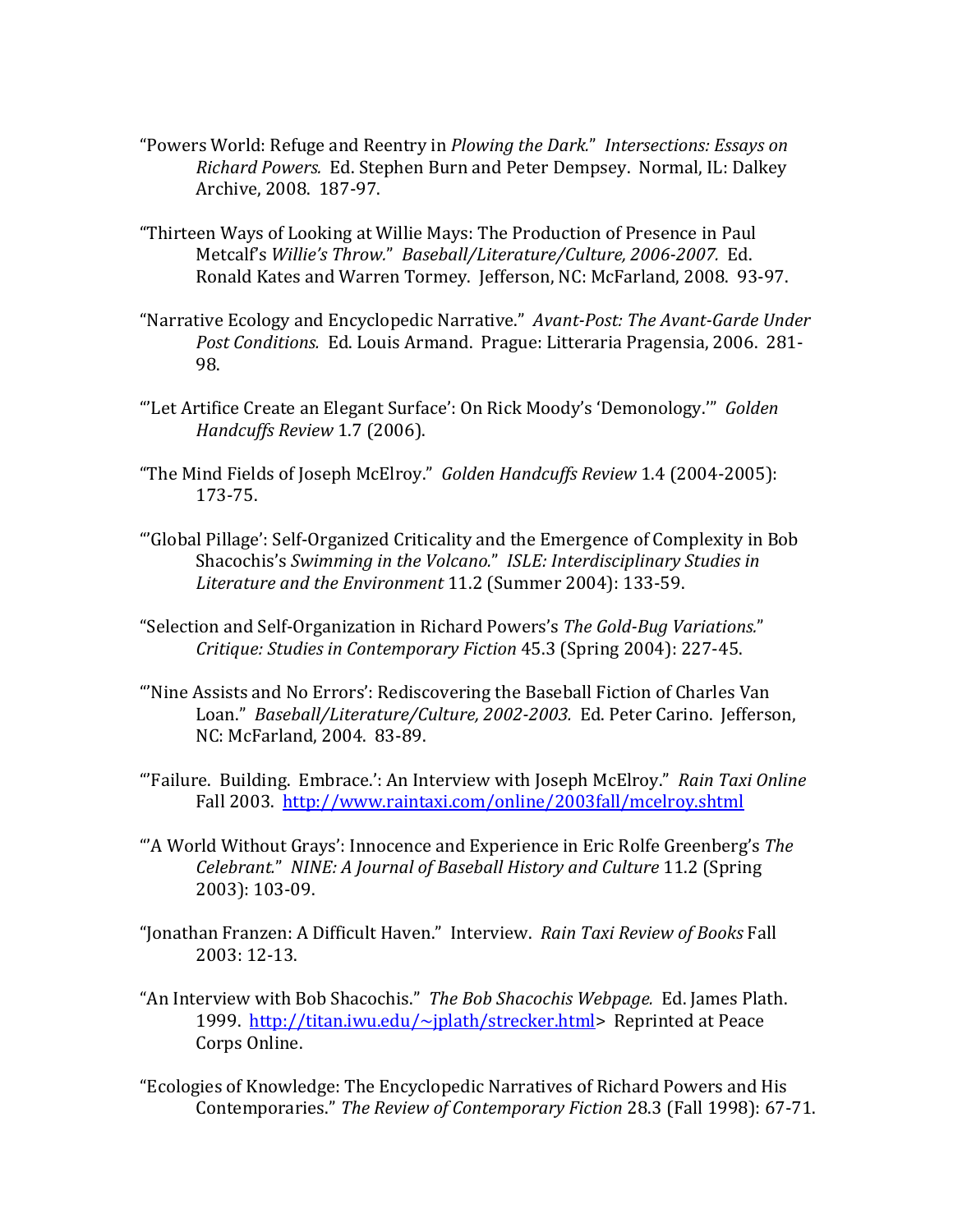"Zip Your Suits and Take Your Pills: *White Noise* and the Death of the Social; Or, How I Learned to Enjoy Postmodern Sunsets and Not Worry About Apocalypse." *disclosure* 2 (Autumn 1992): 68-75.

#### **SELECTED BOOK REVIEWS**

- Review of *Last Train to Cooperstown* [by Kevin L. Mitchell]. *Black Ball: A Journal of the Negro Leagues* 8 (2015): 123-24.
- Review of *Conspiracy of Silence: Sportswriters and the Long Campaign to Desegregate Baseball* [by Chris Lamb]. *Journal of Sport History* 41.1 (Spring 2014): 169-70.
- Review of *Cannonball* [by Joseph McElroy]. *The Quarterly Conversation* 34 (Winter 2014). <http://quarterlyconversation.com/cannonball-by-joseph-mcelroy>
- "Suburbscapes of the Disappeared." Review of *Flee* [by Evan Dara]. *TLS: Times Literary Supplement* (London) 22 Nov. 2013: 20.
- Review of *Race Ball: How the Major Leagues Colonized the Black and Latin Game* [by Rob Ruck]. *Black Ball: A Negro Leagues Journal* 4.2 (Fall 2011): 80-82.

In addition to the reviews listed above, I have published more than forty reviews in *Aethlon: The Journal of Sport Literature; American Book Review, Black Ball: A Negro Leagues Journal; Bridge Magazine; electronic book review; Elysian Fields Quarterly; H-Net Reviews; NINE: A Journal of Baseball History and Culture; Rain Taxi Review of Books;* and, *The Review of Contemporary Fiction.*

#### **CONFERENCE PRESENTATIONS**

- "Eephus Pitch: Father, Sons, and the Arc of Memory in Kevin Varrone's *Box Score: An Autobiography." The Cooperstown Symposium on Baseball and American Culture.* Cooperstown, NY. May 2014.
- "Along Came Ruth: Heywood Broun's *The Sun Field." The 41st Annual Convention of the North American Society for Sport History.* Halifax, Nova Scotia. May 2013.
- "The Scientific Game: The Rhetoric of Science and Specialization in Baseball Instructionals, 1884-1912." *The Cooperstown Symposium on Baseball and American Culture.* Cooperstown, NY. June 2011.
- Keynote Address. "Powers's Disease: Narrative and 'The Killing Responsibility of Care.'" *Ideas of Order: Narrative Patterns in the Novels of Richard Powers.*  Friedrich Alexander Universtat, Erlangen-Nuremberg, Germany. November 2010.
- "Castro and the Idea of Cuba in Contemporary Baseball Fiction." *The Cooperstown Symposium on Baseball and American Culture.* Cooperstown, NY. June 2010.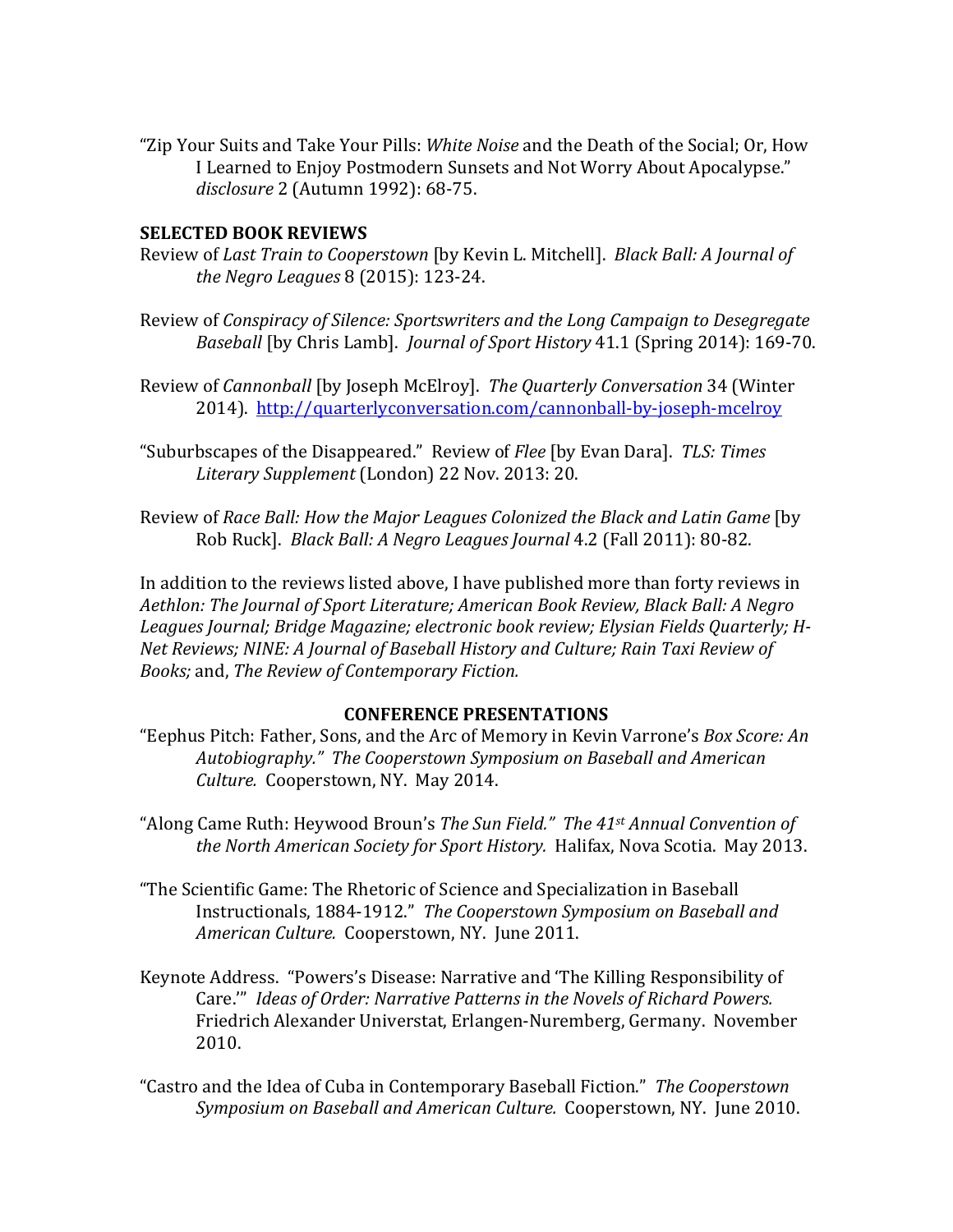- "Pastoralism, Progress, and the Professional Game in Lucy Kennedy's *The Sunlit Field* and Darryl Brock's *If I Never Get Back." The Cooperstown Symposium on Baseball and American Culture.* Cooperstown, NY. June 2009.
- "Experiments in Living: Joseph McElroy's *Women and Men." MMLA: Midwest Modern Language Association Conference.* Milwaukee, WI. November 2005.
- "'One Continuous Muscle': The Athletic Body and the Production of Presence in Paul Metcalf's *Willie's Throw.*" *NINE Spring Training Conference on the Historical and Sociological Impact of Baseball.* Tucson, AZ. March 2005.
- "Powers World: Virtual Reality and the Mind in Richard Powers's *Plowing the Dark." Society for Literature, Science, and the Arts Conference.* Durham, NC. October 2004.
- Invited Panelist. "New Media Ecologies: Reconstructing Theory and Value." *NEXUS: Interdisciplinary Symposium.* University of Tennessee. Knoxville, TN. April 2004.
- "'Every Man Knew His Business': Fielder Jones, Scientific Management, and the Hitless Wonders of 1906." *NINE Spring Training Conference on the Historical and Sociological Impact of Baseball.* Tucson, AZ. March 2004.
- "Baseball Modern: Literary Modernism and America's Game." *Twentieth-Century Literature Conference.* Louisville, KY. February 2003.
- "The Evolution of Ecological Consciousness in Evan Dara's *The Lost Scrapbook." Society for Literature, Science, and the Arts.* Atlanta, GA. October 2000.
- "Radical Realism: David Foster Wallace's *Infinite Jest* and the Critique of Metafiction." *Twentieth-Century Literature Conference.* Louisville, KY. February 1998.
- "Ecology of Knowledge: Richard Powers's *The Gold-Bug Variation." International Society of Narrative Literature Conference.* Ohio State University. Columbus, OH. April 1996.
- "'The Endlessly Elaborating Poem Between Is and Was': Wallace Stevens and the Schizophrenic Imagination." *Twentieth-Century Literature Conference.*  Louisville, KY. February 1994.

#### **GRANT**

"Locating and Honoring Washington Street Park [Indianapolis], Site of the First Negro National League Baseball Game." 2010 Diversity Associates Program Grant, Ball State University. With Geri Strecker (English), Chris Baas (Landscape Architecture), and Angie Gibson (GIS Systems Specialist, University Libraries)